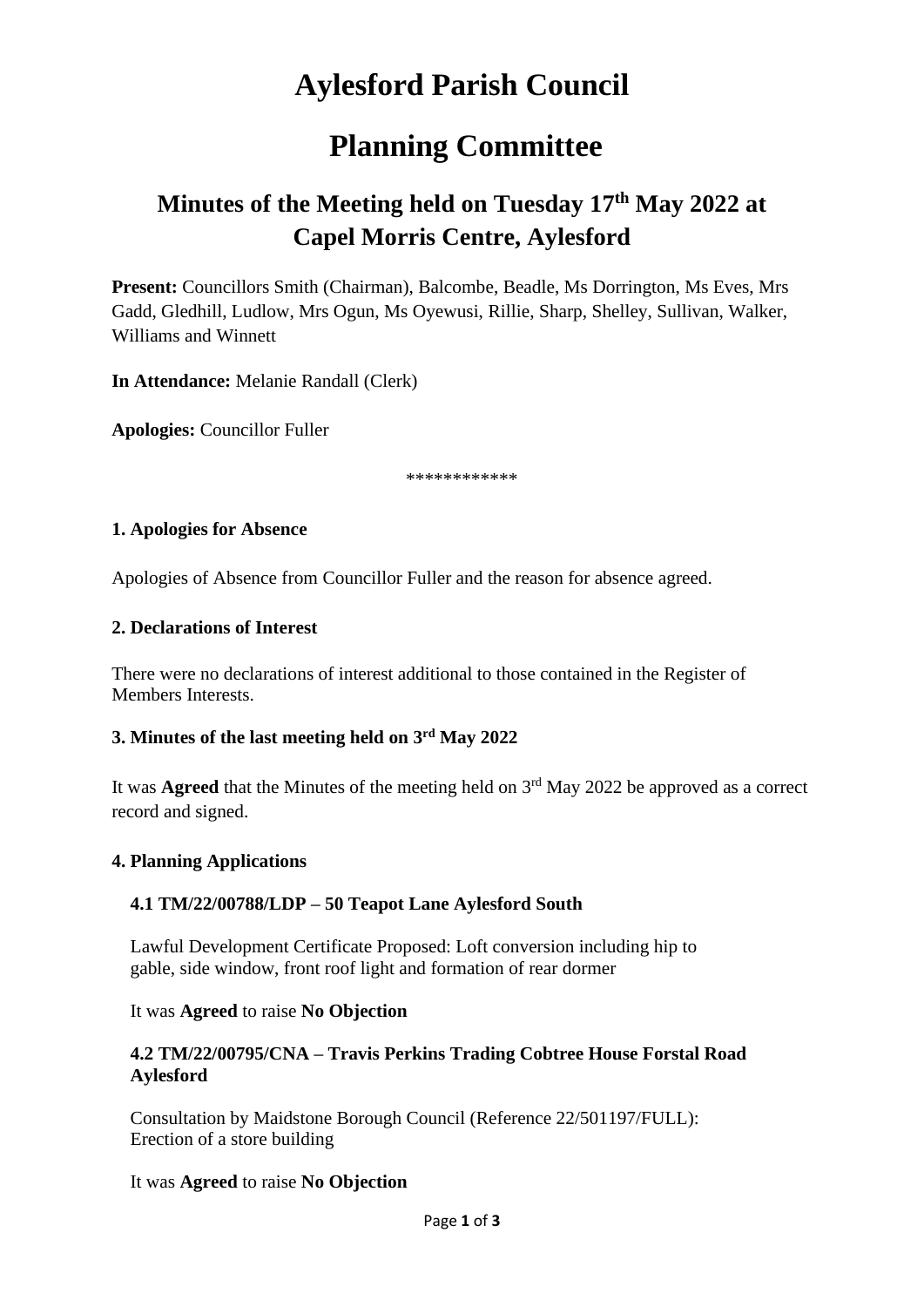# **4.3 TM/22/00812/RD - Land Adjacent to Cobbetts 8 Warren Road Blue Bell Hill**

Details of condition 2 (Materials), 4 (Landscaping and boundary Treatment), 6 (Refuse), 8 (Woodland management Plan), 10 (Foul Surface Water) and 11 (Noise Report) submitted pursuant to planning permission TM/21/02802/FL (Erection of new detached two storey dwelling and detached annex (plot 1))

# It was **Agreed** to raise **No Objection**

# **4.4 TM/22/00962/TPOC – 413 London Road Aylesford South**

T1 Scotts Pine - dismantling and removal, due to dubious health within the stem and T2 Scotts Pine - dismantling and removal due to the tree restricting the driveway width, along with excessive over shading/debris. Standing in Area A1 of Tree Preservation Order

## It was **Agreed** to raise **No Objection**

## **4.5 TM/22/00701/FL - Development Site at 84 and 86 Mill Hall Aylesford South**

Construction of 12 no dwellings with associated access, parking and landscaping

#### It was **Agreed** to raise **No Objection**

## **4.6 TM22/00799/FL - 16 Marlow Copse Walderslade**

Garage extension to create wet-room for ground floor bedroom, enlargement of existing window and new rood window

#### It was **Agreed** to raise **No Objection**

## **4.7 TM/22/00817/TPOC - 32 Papion Grove Walderlsade**

Reduce the Hornbeam crown spread in our back garden to no less than 3 meters in any direction and the crown height to no less than 8 meters from ground level due to excessive shade. Standing in Group W5 of Tree Preservation

It was **Agreed** to raise **No Objection**

#### **4.8 TM/22/00939/TPOC - 32 Gorse Crescent Aylesford South**

Conifer (applicants ref T1) standing within front garden, to be removed to allow for off road parking - Tree Preservation Order 64/00021/TPO

It was Agreed to raise – **Objection to a tree being removed to provide more parking, this is not a legitimate planning reason. This is in Holtwood where there is a TPO.**